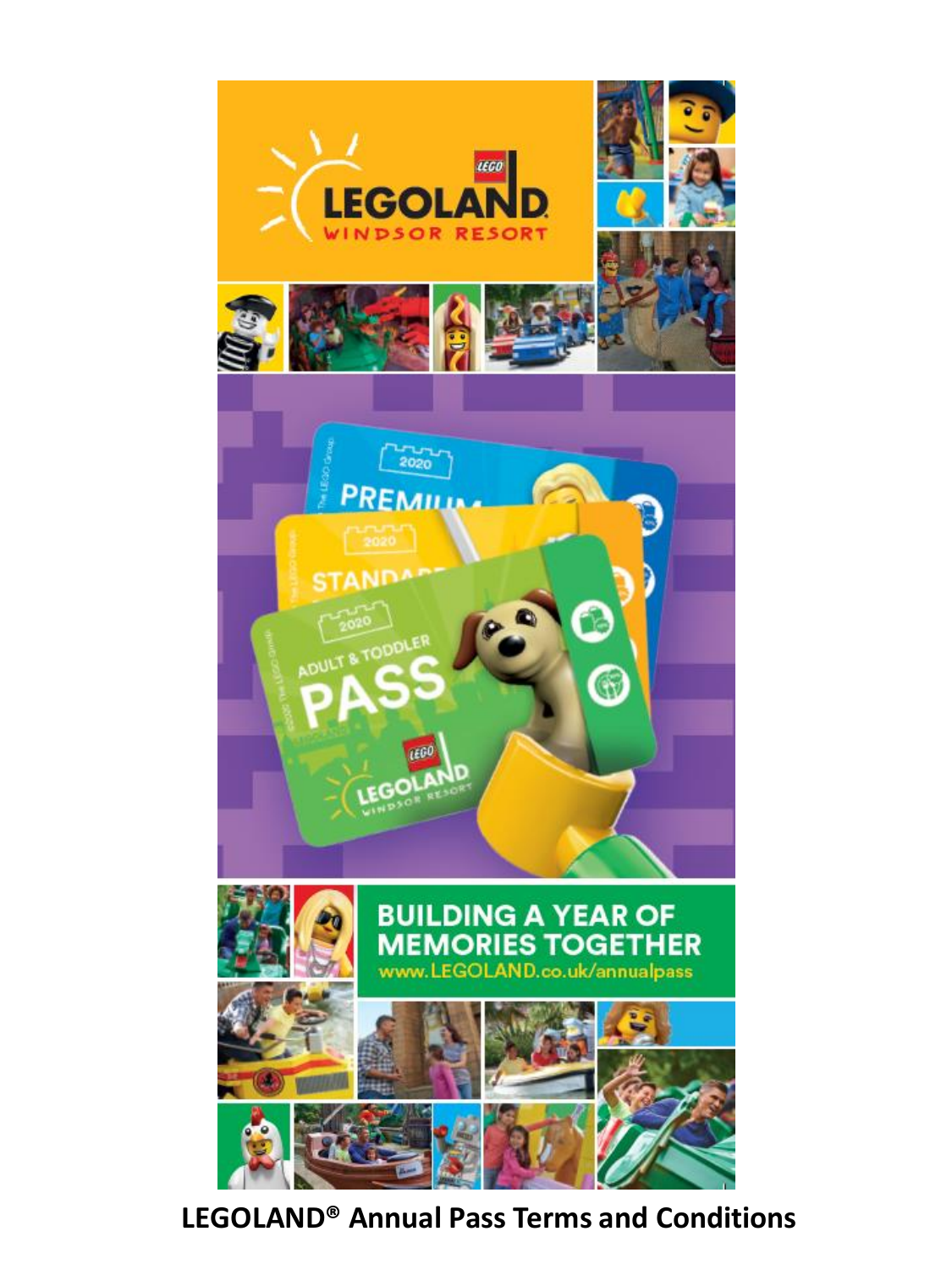# **LEGOLAND® ANNUAL PASS TERMS AND CONDITIONS**

**These are the terms and conditions ("Terms") on which we supply LEGOLAND® Annual Passes ("Annual Pass") to you. Please read these Terms carefully before you submit your order for any LEGOLAND Annual Pass to us. These Terms tell you who we are, how we will provide the Annual Pass to you, what to do if there is a problem and other important information. If you think there is a mistake in these Terms, please contact us to discuss.**

**We are Merlin Attractions Operations Limited, a company registered in England and Wales, with company number 06272935, trading as the LEGOLAND Windsor Resort ("LEGOLAND") and our registered office address is LEGOLAND Windsor Park Ltd, Winkfield Road, Windsor, Berkshire, SL4 4AY. You can contact us by contacting www.legoland.co.uk/aboutus/contact-us/customer-services**

## **If we have to contact you, we will do so using the contact details you provide under Annex A – Contact us.**

These Terms are inherent characteristics of the Annual Pass and are independent of any other contract and cannot be varied (other than in accordance with Term 15). Purchase and use of any Annual Pass is in accordance with the LEGOLAND terms and conditions which can be found at [www.legoland.co.uk/terms.](https://www.legoland.co.uk/tickets-and-passes/terms-and-conditions/park/) Please ensure that you are willing to be bound by these regulations before purchasing your Annual Pass.

When you place an order for an Annual Pass, our acceptance of your order will take place when we email you to accept it, at which point a contract will come into existence between you and us. We will assign a number to your order and tell you what it is when we accept your order. It will help us if you can tell us the order number whenever you contact us about your order. Unfortunately we do not accept any orders from addresses outside the UK.

An Annual Pass will only be valid when it is used and/or presented by the named holder, it displays a clear photograph which must be a true likeness of the holder and it is within the validity period (as defined in Term 4.3). Photocopies of an Annual Pass will not be accepted. Any use or attempted use of an Annual Pass in breach of these Terms or the relevant attraction's regulations will result in the Annual Pass being revoked without compensation. For the avoidance of doubt, pass sharing is a breach of these Terms and any attempted use of an Annual Pass by someone other than the photographed and named holder, regardless of the reason, will result in access being refused and the Annual Pass being revoked without compensation.

## **1. Varieties of LEGOLAND®Annual Passes available for purchase:**

- 1.1 LEGOLAND®Adult & Toddler Annual Pass;
- 1.2 LEGOLAND® Standard Annual Pass; and
- 1.3 LEGOLAND® Premium Annual Pass.

All Annual Passes are purchased as individual Annual Passes.

Please note that the Standard Merlin Annual Pass, the Premium Merlin Annual Pass and the V.I.P. Merlin Annual Pass have their own Terms and Conditions(available at

<https://www.merlinannualpass.co.uk/terms> and

[https://www.merlinannualpass.co.uk/vip-terms\)](https://www.merlinannualpass.co.uk/vip-terms) and their issue and use is not governed by these Terms.

The following sections apply to All LEGOLANDAnnual Passes:

# **2. Each Annual Passholder will be issued with their own Annual Pass and will be required to supply the following:**

- 2.1 First name and surname;
- 2.2 Date of birth;
- 2.3 Residential address;
- 2.4 Contact telephone number;
- 2.5 Contact email address;
- 2.6 Photograph which must be a true likeness of the holder, all of which shall be processed in accordance with Term 14.

## **3.Prices:**

The prices of each of the Annual Passes are set out on this link [www.legoland.co.uk/annualpass](http://www.legoland.co.uk/annualpass)

## **4. Purchase Locations:**

Annual Passes can be purchased at the LEGOLAND® Ticket Office, at The LEGOLAND Windsor Resort,

[www.legoland.co.uk/annualpass](http://www.legoland.co.uk/annualpass) or the LEGOLAND Windsor Resort Hotel.

4.1 When you purchase an Annual Pass online you will be issued with an Annual Pass receipt. This must be exchanged for the Annual Pass within 6 months of the date of purchase. The Annual Pass receipt should be brought to the park at any time during LEGOLAND®'s opening hours (available via this link: [https://www.legoland.co.uk/planning-your-visit/park-hours/\)](https://www.legoland.co.uk/planning-your-visit/park-hours/) on your first visit. If not collected within the allocated time no refunds will be given as stated in Term 12.

Whilst you can collect the Annual Pass on any day in the operating calendar [\(https://www.legoland.co.uk/operatingcalendar\)](https://www.legoland.co.uk/operatingcalendar), you can only use your Annual Pass on the valid dates as applicable to the Annual Pass purchased. We will take a photograph of the customer at the park and the Annual Pass will be printed with the customer's photograph.

4.2 The purchaser of any Annual Pass must be 18 years or over (and if purchasing an Annual Pass on behalf of a minor under 18 years of age the purchaser confirms that they are acting as agent for and on behalf of that minor and confirms that they are providing consent for the processing of the data set out in Term 2 in respect of such minor).

4.3 Subject to Term 5.5, 9, 10, and 11, all passes entitle the holder admission to LEGOLAND for a period of 12 months from the date of issue at the park.

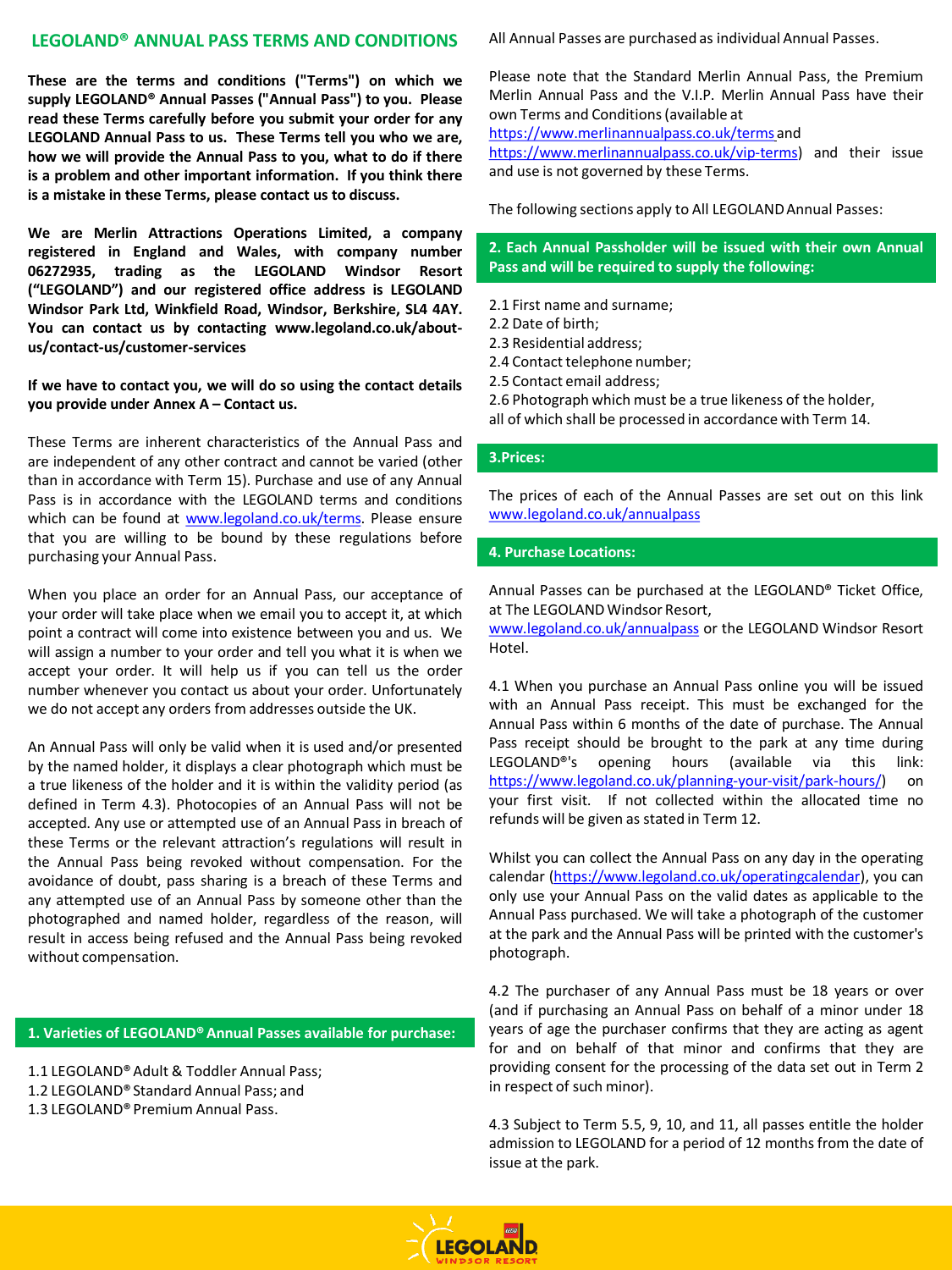4.4. All Annual Passes are subject to any applicable exclusion dates. Please check the Annual Pass exclusions set out in Term 6 before your visit.

4.5. Please note that LEGOLAND® is not open all year round. Please check the LEGOLAND opening and closing dates on <https://www.legoland.co.uk/planning-your-visit/park-hours/>,

4.6 LEGOLAND, in its absolute discretion, reserves the right to vary the opening and closing dates of LEGOLAND and to close, remove or cancel all or any part of the rides, events or facilities within LEGOLAND for any reason including, but not limited to, technical, health and safety and/or operational reasons or due to special events or private functions or other reasons where physical access or operation is not safe, practical or physically possible. For the avoidance of doubt, the full value or any part of the value of the Annual Pass will not be refunded nor will any compensation be payable if LEGOLAND or any part of it becomes unavailable or is closed.

# **5. Carer Passes:**

5.1 If a disabled person buys an Annual Pass, and presents at LEGOLAND® at their own discretion, proof of disability for example by production of a doctor's letter dated within the Validity Period of their Annual Pass and setting out their disability, or proof of receipt of disability living allowance or a disabled parking badge, that disabled Passholder shall be entitled to obtain one free Carer Annual Pass ("Carer Pass") which enables them to bring their carer into LEGOLAND with them at no additional cost. Carer Passes are issued solely at LEGOLAND's discretion and cannot be obtained online or over the phone. A person's sensitive data shall be processed in accordance with Annex A.

5.2 Carer Passes will need to be renewed annually. When renewing a Carer Pass, the disabled Passholder will need to present documentation proving disability again as LEGOLAND recognises that disabled status and assistance required may change from year to year.

5.3 The Carer Pass can be used by any family member, friend or carer of the disabled Passholder who is 14 years or over. The Carer Pass is issued to the disabled Passholder and will have the name, date of birth and a photo of the disabled Passholder. The Carer Pass can only be used when accompanying a full annual pass holder.

5.4 Each time the disabled Passholder visits LEGOLAND® with a carer, they shall also supply their Carer Pass in order for the carer to be granted entry. The Carer Pass entitles the carer attending LEGOLAND with the relevant Passholder to admission to the attractions only and does not entitle such carer to any other benefit or discounts (such as QBot). If the disabled Passholder has forgotten their Carer Pass and wishes to have a carer present during their visit to LEGOLAND, if the disabled Passholder presents documentation proving disability in accordance with Term 5, LEGOLAND at its sole discretion, may issue the carer with a Carer Day Ticket.

5.5 Use by the disabled Passholder and/or their carer of either the Annual Pass and/or the Carer Pass in breach of Terms 5 to 5.5 and/or these Terms will result in both the Annual Pass held by the disabled person and the Carer Pass being revoked without compensation.

#### **6. Annual Pass Exclusions:**

Unless otherwise agreed by LEGOLAND®, an Annual Pass does not entitle the Annual Passholderto free entry to LEGOLAND:

6.1 outside the attractions normal park opening hours as published on the website [www.legoland.co.uk](http://www.legoland.co.uk/).

6.2 on the dates coloured Red on the LEGOLAND® operating calendar ("Red Event Days"). The LEGOLAND operating calendar is available at [www.legoland.co.uk/operatingcalendar.](http://www.legoland.co.uk/operatingcalendar)

6.3 Admittance to rides and attractions are always subject to availability and capacity.

6.4 LEGOLAND® will use reasonable endeavours to advise Annual Passholders of additional charges that may apply prior to an Annual Passholder's visit, failing which, an Annual Passholder will be advised of additional charges when at LEGOLAND.

6.5. An additional charge of £10 will be applied to Fireworks Spectacular event tickets which will need to be booked in advance.

# **7. Entry to LEGOLAND®:**

7.1 An Annual Pass will not guarantee immediate entry to LEGOLAND®, especially during peak times, nor does it guarantee that all rides and shows will be fully operational on the day of the visit.

7.2 Annual Passholders are advised to arrive at LEGOLAND early as entry restrictions due to capacity will be addressed on a first come first serve basis. All events are subject to availability and so to guarantee entry, booking in advance is, where available, strongly recommended.

7.3.The management of LEGOLAND®, acting reasonably, reserves the right to remove or refuse admission at any time and for any reason including, but not being limited to, LEGOLAND being at full capacity.

#### **8. How to use an Annual Pass:**

To use an Annual Pass, the Annual Passholder must show it at the admissions office, turnstile or other authorised entry point of LEGOLAND®. Entry to LEGOLAND will only be permitted if a valid Annual Pass can be presented.

Failure to present a valid Annual Pass (due to it having been lost, stolen or forgotten) will result in a charge of the "on the day" admission rate applicable at LEGOLAND and available only to guests who's passes have been purchased at LEGOLAND, which will be non-refundable.

Re-entry to LEGOLAND on the same day requires a hand stamp which will be given to the Annual Passholder by LEGOLAND on entry.

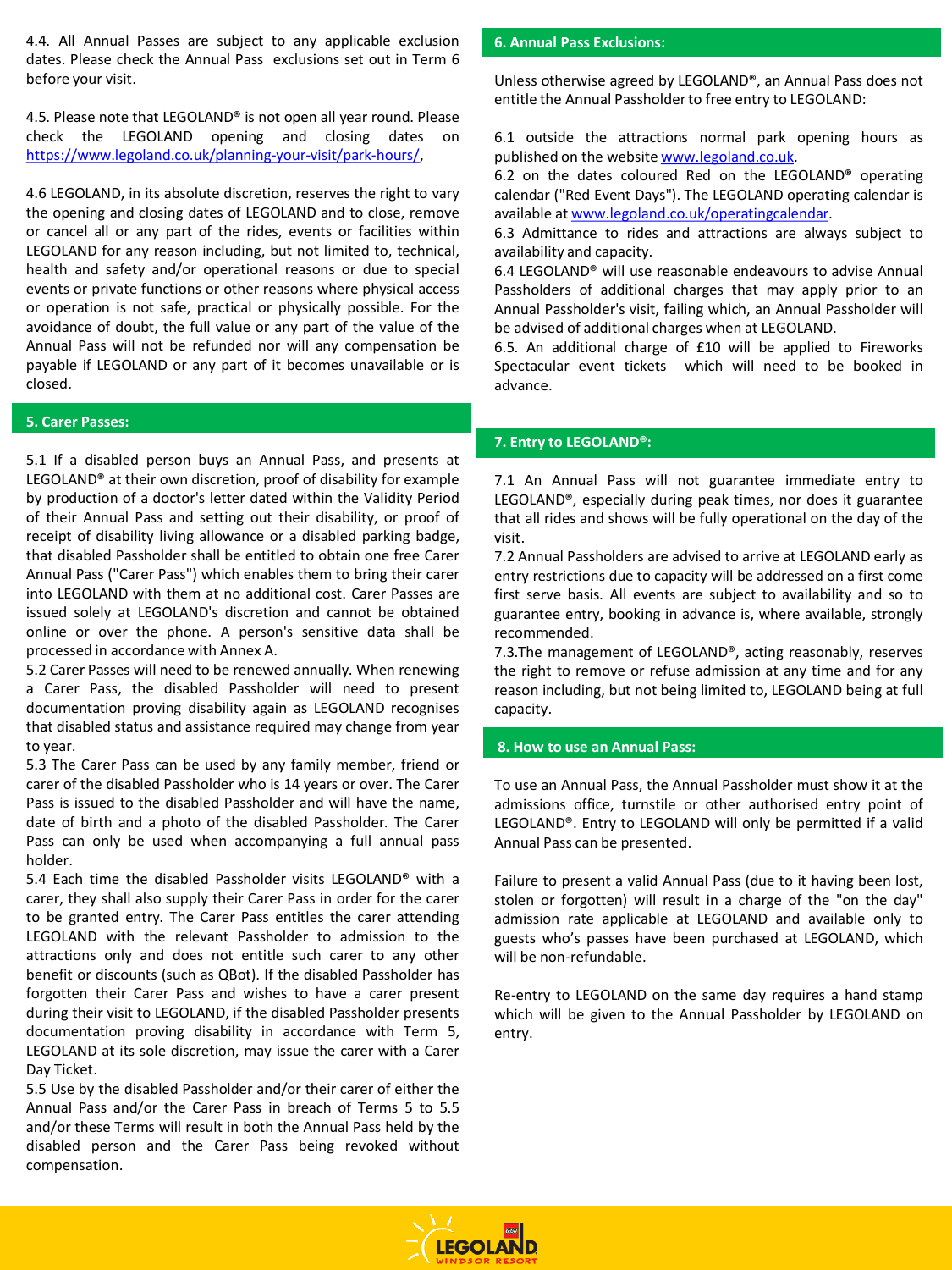#### **9. Lost, stolen or damaged Annual Passes:**

All Annual Passes remain the property of LEGOLAND® and can be withdrawn at any time. Annual Passholders shall take all reasonable steps to ensure that an Annual Pass is kept secure at all times and any Annual Pass which has been lost, stolen and/or damaged should be reported to the LEGOLAND pursuant to Term 9.2. Annual Passes are non-transferable and cannot be sold, loaned or given away to or used by a third party. An Annual Pass will automatically be deemed void and shall be revoked without compensation if sold, loaned or given away or if any attempt is made to sell, loan or give it away. In the absolute discretion of LEGOLAND, access will be denied to LEGOLAND and the relevant Annual Passholder's pass revoked, if LEGOLAND considers the Annual Passholder to be guilty of (i) fraud or attempted fraud in respect of the Annual Pass, (ii) misuse of the Annual Pass (e.g. abuse of the Annual Pass benefits): and/or (iii) inappropriate conduct. Inappropriate conduct includes, but is not limited to, displaying any sign or visible representation of any kind which is, or could reasonably be judged to be, threatening, abusive or insulting to any member of LEGOLAND's staff and/or other members of the public visiting LEGOLAND, or allowing or assisting a third party to attempt to gain unauthorised or improper access to LEGOLAND with an Annual Pass of which they are not the valid holder. For the avoidance of doubt no compensation will be given in such circumstances.

9.1 An individual who has their Annual Pass revoked in accordance with Term 5.5, 9 or 10 shall be prevented from obtaining a replacement Annual Pass and, in the future, is required to purchase a full price entrance ticket to enter LEGOLAND and this will be non-refundable. After a year, any individual with a revoked Annual Pass can contact LEGOLAND to purchase a new Annual Pass and LEGOLAND will assess the revocation or ban at the time. The issue of any new Annual Pass in accordance with this Term 9.1 is at the absolute discretion of LEGOLAND and is subject to availability. Customers who are permitted by LEGOLAND to purchase a new Annual Pass in accordance with this Term 9.1 shall be required to pay the full purchase price applicable at the time of purchase and therefore will not be entitled to purchase at the renewal price.

9.2 In the event of a lost, stolen and/or damaged Annual Pass, the Annual Passholder should contact LEGOLAND® directly to have the relevant Annual Pass blocked. Contact details are set out at the beginning of these Terms. LEGOLAND will re-issue a replacement Annual Pass subject to a maximum of four replacement Annual Passes per Annual Passholder per year. Replacement Annual Passes will only be issued to the individual whose details have been provided in accordance with Term 2. An administration fee of up to £10 will be charged for the re-issue of each lost or damaged Annual Pass. The re-issue of stolen Annual Passes will also be subject to the £10 re-issue fee unless the holder can provide LEGOLAND with a relevant crime reference number when requesting that the Annual Pass is re-issued.

### **10. Illegally purchased Annual Passes:**

An Annual Pass that is discovered to have been purchased through illegal methods (including, but not limited to, the use of fraudulent debit/credit cards) will be revoked without compensation.

#### **11. Annual Passes with other discounts, offers & promotions:**

Unless stated otherwise, an Annual Pass cannot be used in conjunction with any promotional offer, voucher or advance booking or with any discount or retail/restaurant incentive. The Annual Passholder is only entitled to the discounts stated in these Terms or such other discounts as made available to Annual Pass holders at LEGOLAND®'s discretion from time to time.

#### **12. Refunds:**

Refunds are not available in any circumstances. This does not affect your statutory rights as a consumer.

## **13. Booking and entry conditions:**

All Annual Passholders, their family members and friends entering a LEGOLAND® attraction by virtue of a discounted entry ticket are required to comply with the booking and entry conditions (including without limitation any restrictions relating to height, weight, size, age [including the ages for which children are required to be accompanied by an adult] and any medical warnings) set out on LEGOLAND's website. Annual Passholders should check LEGOLAND's website before visiting or booking a visit.

15.1 If we fail to comply with these Terms, we are responsible for loss or damage you suffer that is a foreseeable result of our breaking these Terms or our failing to use reasonable care and skill. Loss or damage is foreseeable if either it is obvious that it will happen or if, at the time the contract was made, both we and you knew it might happen, for example, if you discussed it with us during the ordering process. We do not exclude or limit in any way our liability to you where it would be unlawful to do so.

#### **14. Privacy:**

14.1. LEGOLAND® shall only use an Annual Passholder's details in accordance with Annex A. You acknowledge that the processing of Personal Information is necessary for the performance of our contract with you to enable you to obtain and use the Annual Pass. LEGOLAND**®** reserves the right to use an Annual Passholder's details to contact them in relation to service information, including, but not limited to, information about changes to these Terms, expiry and/or renewal reminders.

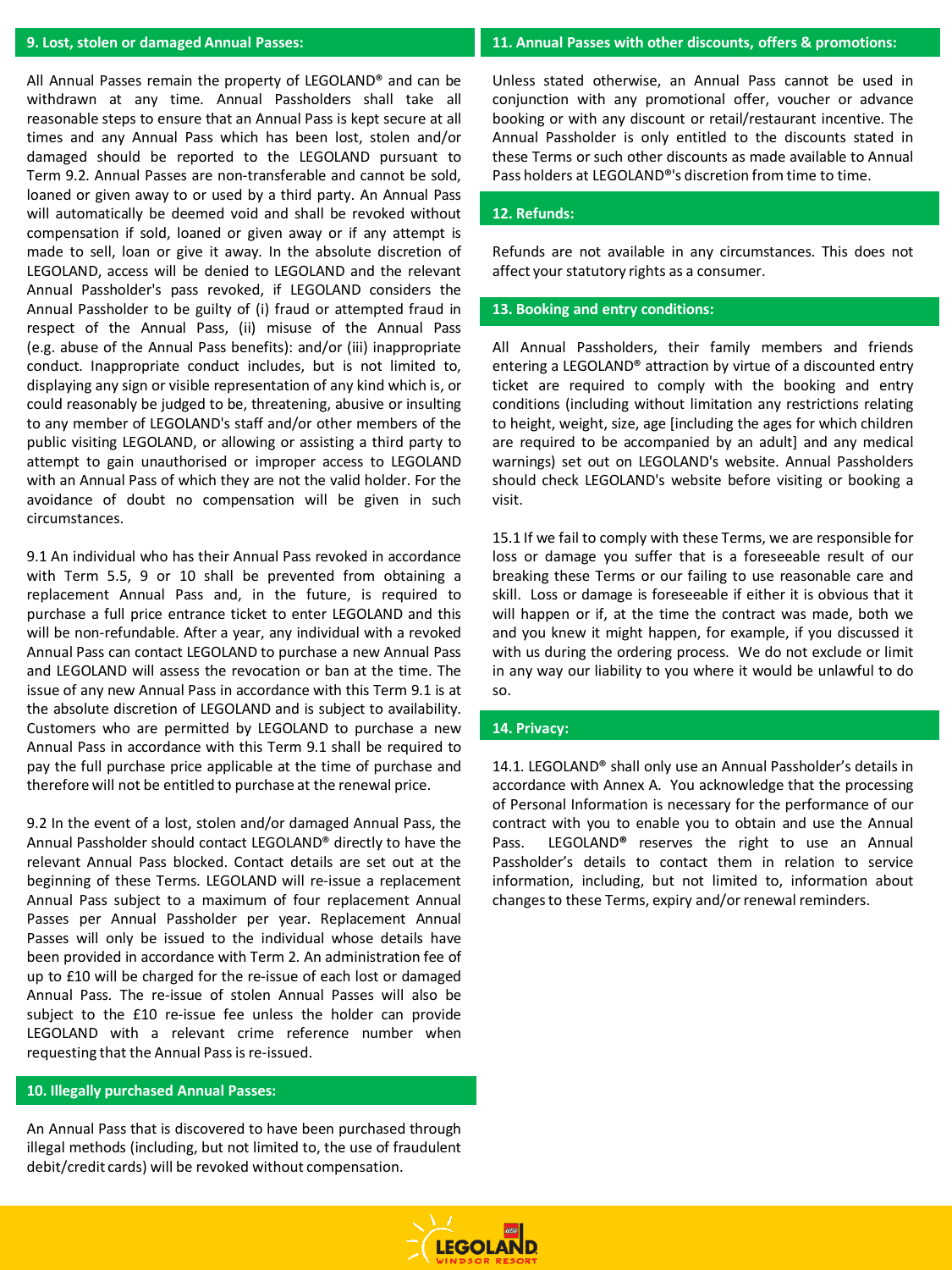14.2. Where an Annual Passholder provides evidence of a disability in accordance with Term 5, the Annual Passholder acknowledges that LEGOLAND® will be collecting sensitive personal data (e.g. health information regarding a disability or impairment). The Annual Passholder agrees that, to the extent that he/she has provided LEGOLAND**®** with sensitive personal data, he/she provided it deliberately and voluntarily. The Annual Passholder also expressly consents that LEGOLAND can use the sensitive personal data in order to verify the disability status and provide the services relevant to the Annual Pass, to the Annual Passholder. Where possible, LEGOLAND shall seek to minimise the collection and use of such sensitive personal data, and shall ensure that appropriate safeguards (including confidentiality agreements) are in place to protect such sensitive personal data.

14.3. Where an Annual Passholder has opted-in to receive information about LEGOLAND products and events, LEGOLAND will use the Annual Passholder's details provided in accordance with Terms 2.1 for marketing purposes for its products and events. If the Annual Passholder wishes to opt out of receiving such information, the Annual Passholder can do so at any time by contacting LEGOLAND at [privacy@merlinentertainments.biz](mailto:privacy@merlinentertainments.biz) or by post at Merlin Entertainments Group, Privacy Department, 3 Market Close, Poole, Dorset BH15 1NQ. Please note this can take up to 10 working days.

14.4. For the purposes of these Terms, LEGOLAND does not knowingly collect personal information from individuals under the age of 18, except where the parent or guardian has provided express written consent for the relevant minor while purchasing an Annual Passin respect of that minor.

14.5 LEGOLAND<sup>®</sup> may from time to time analyse purchase and spending data. This is confidential and will not be made available to external companies, and will only be available to other members of the Merlin EntertainmentsGroup of companies.

## **15. Changes and renewals:**

15.1. LEGOLAND® is entitled, in its absolute discretion, to change the price payable for its Annual Pass at any time and for any reason and may from time to time offer pricing or promotional offers for purchasing the Annual Pass at LEGOLAND, online, via telephone or through third party channels. Please note that LEGOLAND does not price match the price payable for an Annual Pass. If LEGOLAND changes the price payable for its Annual Pass, it will advise Annual Passholders on the LEGOLAND website. For the avoidance of doubt, any changes in pricing will not apply to existing Annual Passes retrospectively.

15.2. LEGOLAND® reserves the right to change these terms at any time.

15.3. On the presentation of an Annual Pass, Annual Passholders may receive discounts and/or benefits from LEGOLAND® and/or third parties. Such discounts and/or benefits are subject to change LEGOLAND is entitled to remove, change and/or withdraw any or all discounts and/or benefits in its absolute discretion at any time and for any reason A list of the current benefits available directly from LEGOLAND can be located at

[www.legoland.co.uk/tickets-and-passes/annual-passes/annual-](http://www.legoland.co.uk/tickets-and-passes/annual-passes/annual-pass-info/)

pass-info/ and are subject to availability. The Annual Pass discount is not recognised in the Castle Hotel Restaurant, The Tournament Tavern.

15.4. LEGOLAND® may send an Annual Passholder a renewal notice before expiry of the term of the any Annual Pass with a reminder for renewal and such discount to the renewal price as LEGOLAND

may offer from time to time. Any such offer will be valid for 30 days after the Annual Pass has expired and is not valid in conjunction with any other promotion, discount or offer available from time to time. The Annual Passholder must be present in person on renewal. Such renewed Annual Pass will be subject to the Annual Pass terms and conditions applicable at the time of renewal and is non-refundable.

## **Perks available to all LEGOLAND®Annual Passholders.**

The following sections apply to the different LEGOLAND Annual Passes as follows:

- (i) Section A applies to the LEGOLAND Adult & Toddler Annual Pass;
- (ii) Section B applies to the Standard LEGOLAND Annual Pass;
- (iii) Section C applied to the Premium LEGOLANAnnual Pass;

### **SECTIONA: LEGOLAND Adult & Toddler Annual Pass**

16.2. The LEGOLAND Adult & Toddler Annual Passes allows entry for a child under the height of 0.9m at the time of purchase named and photographed on the pass with an accompanying adult aged 16 or over and are valid on Off-Peak days only, based on the LEGOLAND® operating calendar (available

# [www.legoland.co.uk/operatingcalendar\)](http://www.legoland.co.uk/operatingcalendar).

16.3. An additional charge of £10 will be applied to Fireworks Spectacular event tickets which will need to be booked in advance. 16.4. Parking discount will be applied when leaving the resort.

- 16.5. 10% discountin all retail outlets.
- 16.6. 20% discount in all restaurants.

16.7. Friends & Family discount vouchers: 5 x 50% off vouchers and 5 x 25% off vouchers.

16.8. Discounted day tickets on all event tickets.

## **SECTIONB: LEGOLANDStandard Annual Pass**

16.9. The LEGOLAND Annual Pass allows entry for either an adult or a child named and photographed on the pass.

16.10. The LEGOLAND Annual Passes are valid on all Off-Peak and Peak days based on the LEGOLAND® operating calendar (available at [www.legoland.co.uk/operatingcalendar\)](http://www.legoland.co.uk/operatingcalendar)

16.11. An additional charge of £10 will be applied to Fireworks Spectacular event tickets which will need to be booked in advance. 16.12. Parking Discount will be applied when leaving the resort.

16.13. 10% discount in all retail outlets.

16.14. 20% discount in all restaurants.

16.15. Friends & Family discount vouchers: 5 x 50% off vouchers and 5 x 25% off vouchers.

16.16. Discounted day tickets on all event tickets.

## **SECTIONC: LEGOLANDPremium Annual Pass**

16.17. The LEGOLAND Annual Pass allows entry for either an adult or a child named and photographed on the pass and does not include parking.

16.18. The LEGOLAND Annual Passes are valid on all open days excluding LEGOLAND @ Christmas; and Fireworks dates (6<sup>th</sup>, 7<sup>th</sup> & 8th November 2020).

16.19. An additional charge of £10 will be applied to Fireworks Spectacular event tickets which will need to be booked in advance.

16.20. Free Parking will be applied when leaving the resort.

16.21. 10% discount in all retail outlets.

16.22. 20% discount in all restaurants.

16.23. Friends & Family discount vouchers: 5 x 50% off vouchers and 5 x 25% off vouchers.

16.24. Discounted day tickets on all event tickets.